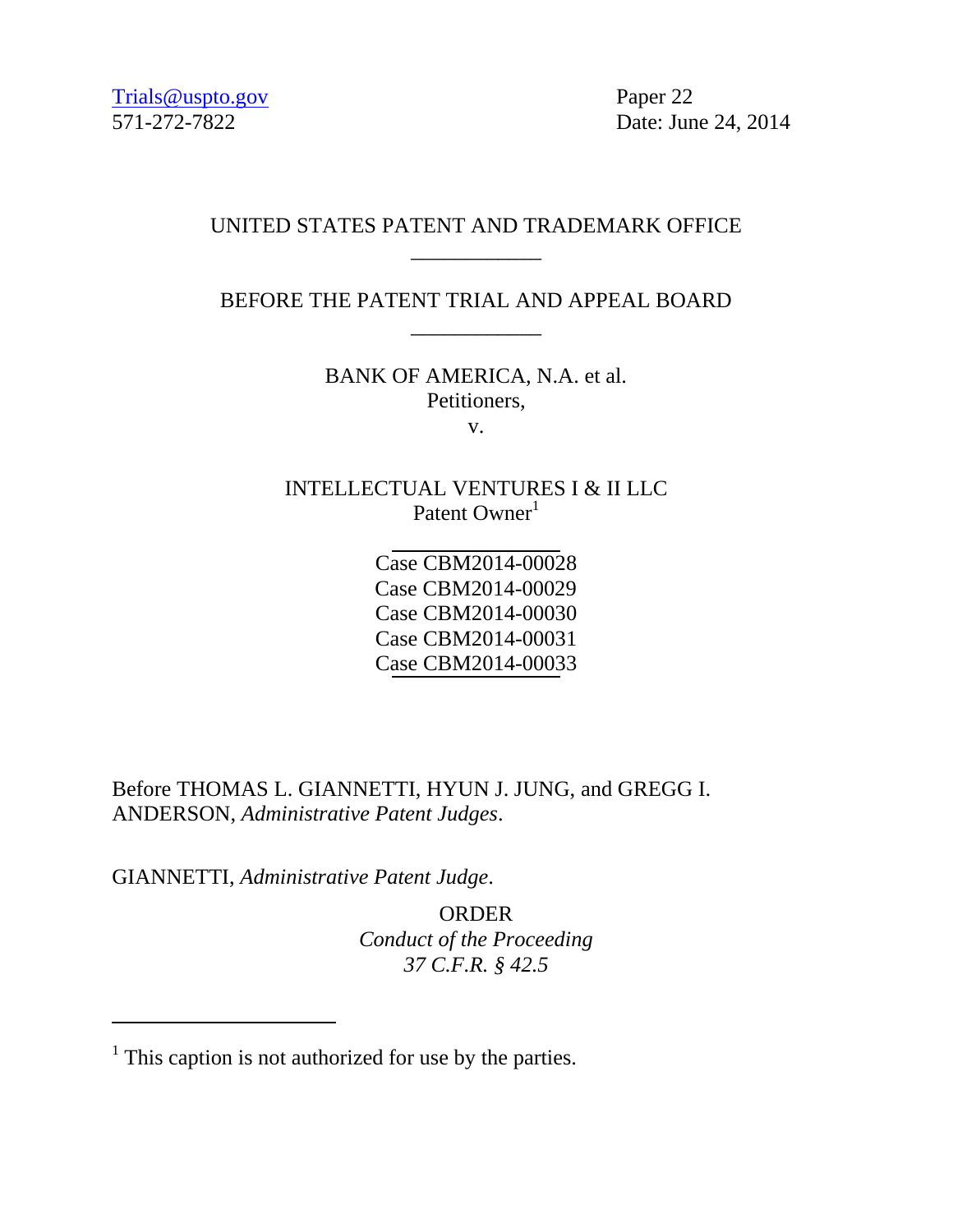Case CBM2014-00028 Case CBM2014-00029 Case CBM2014-00030 Case CBM2014-00031 Case CBM2014-00033

On June 23, 2014, an initial conference call was held in these cases. Present on the call were respective counsel for the parties and Administrative Patent Judges Thomas Giannetti, Hyun Jung, and Gregg Anderson. The following matters were discussed:

1. Schedule

No proposed changes were requested.

2. Protective Order

No protective order was entered. The parties will contact the Board to request entry of the default protective order if necessary.

3. Additional Discovery

No requests for additional discovery are expected.

4. Motions to Amend

Patent Owner requested authorization to file a motion cancelling the claims on which a covered business method patent review was instituted in proceeding CBM2014-00031. Petitioners do not oppose. The request was granted. Patent Owner will file its motion promptly.

Patent Owner plans to file a contingent motion to amend in CBM2014- 00033 (and possibly other proceedings) and will request a conference with the Board before filing such motions.

6. Motions to Exclude

The parties are referred to 37 C.F.R. § 42.64 regarding procedures for objecting to evidence and motions to exclude. The Board will require the moving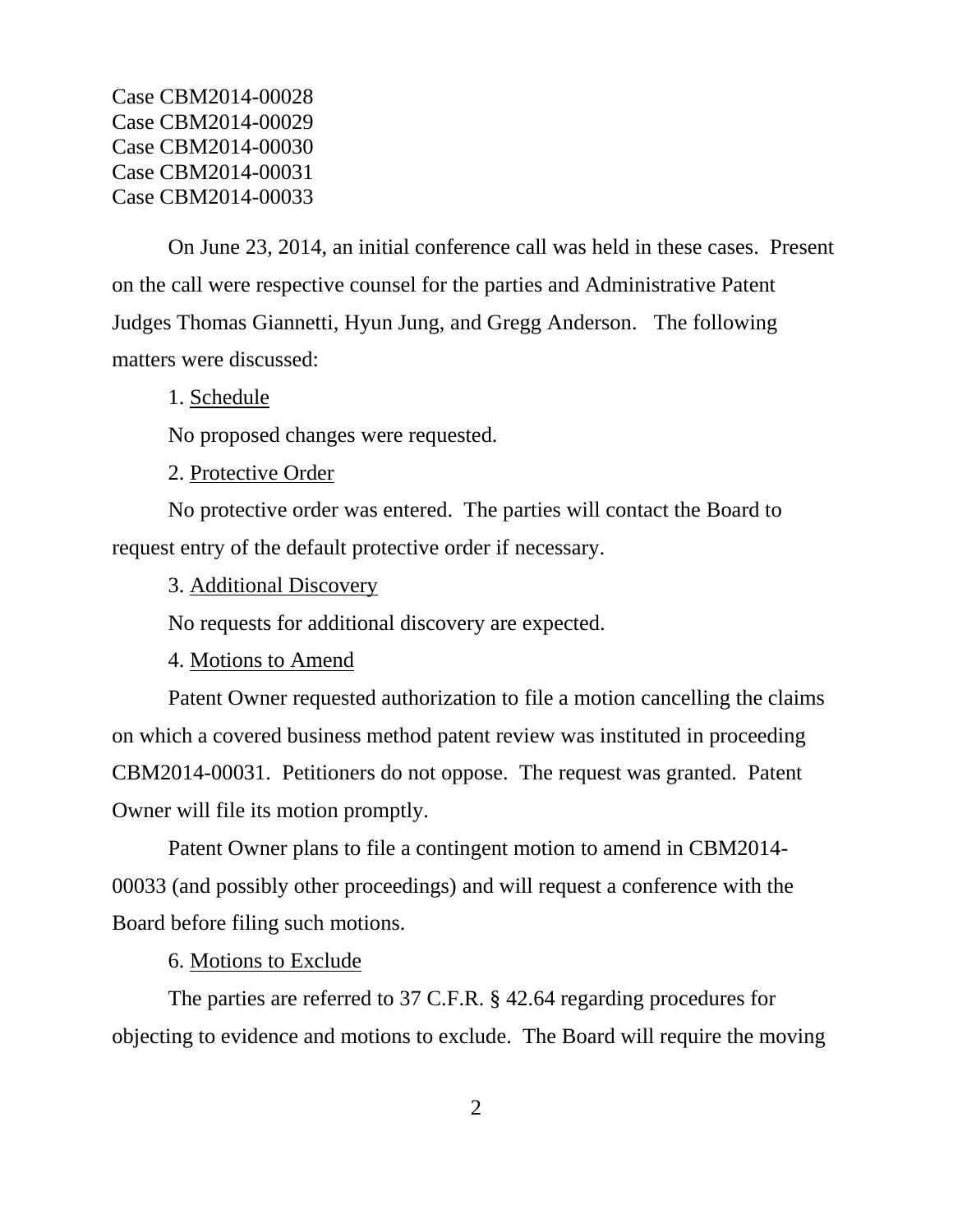Case CBM2014-00028 Case CBM2014-00029 Case CBM2014-00030 Case CBM2014-00031 Case CBM2014-00033

party to show that the procedures have been followed in considering any motion to exclude evidence.

7. Settlement

The parties had nothing to report.

8. Other Matters

Petitioners request that depositions of experts be limited to a half day per expert per patent. According to Petitioners, the issues do not warrant the full seven hours provided by our rules for expert depositions. Patent Owner opposes.

After due consideration by the panel, Petitioners' request is denied. While the issues are limited, the expert declarations are quite detailed. Nevertheless, the parties are expected to cooperate in conducting expert depositions in an efficient manner. Seven hours for expert depositions should be regarded as a time limit and not a requirement. Any perceived deposition abuses should be brought to the immediate attention of the panel.